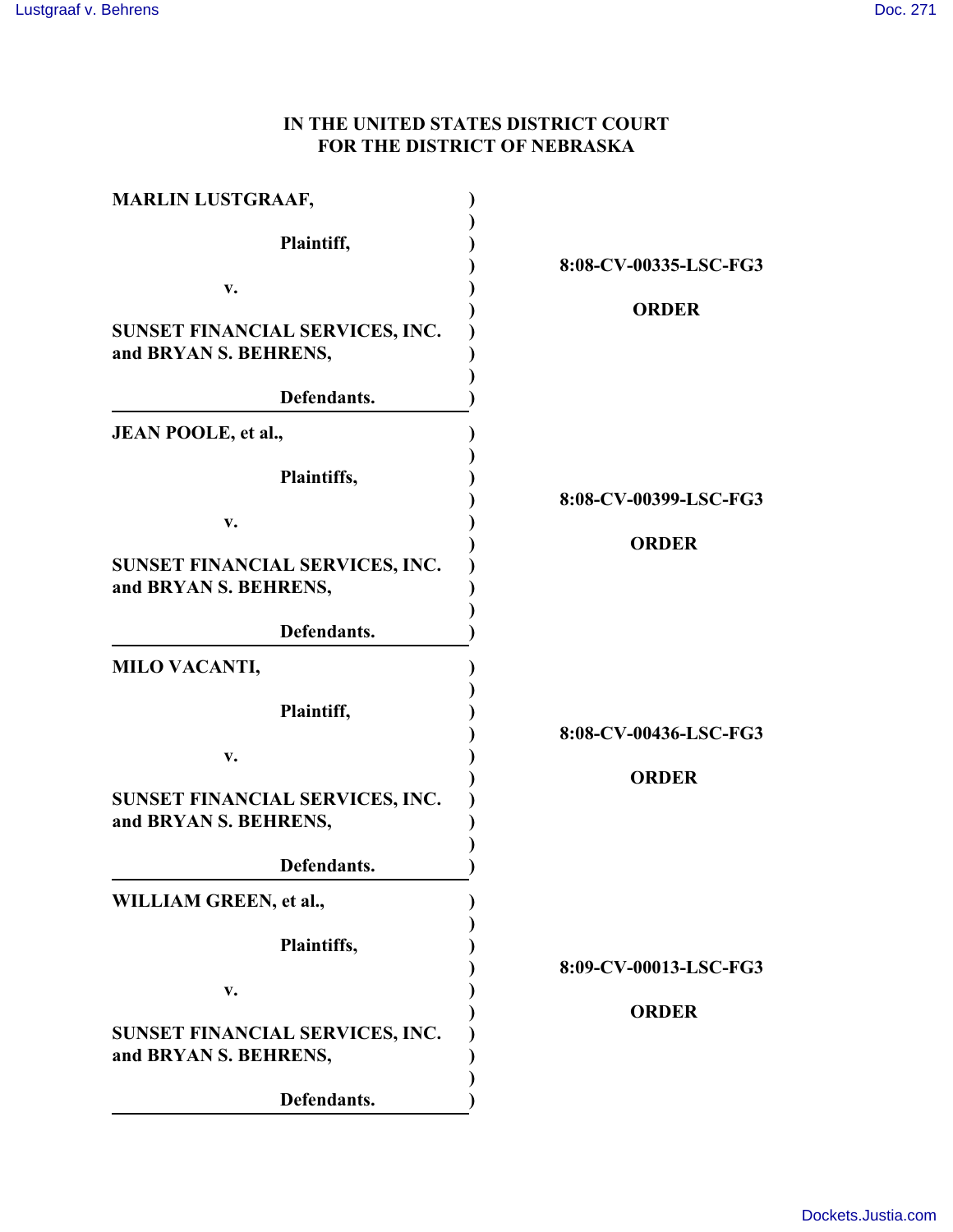| <b>MILO VACANTI,</b>            |  |
|---------------------------------|--|
| Plaintiff,                      |  |
| VS.                             |  |
| SUNSET FINANCIAL SERVICES, INC. |  |
| and BRYAN S. BEHRENS,           |  |
| Defendants.                     |  |

**8:09-CV-00044-LSC-FG3**

 **ORDER**

This matter is before the court on Plaintiffs' Motion to Compel Testimony from Bryan Behrens ("Behrens"). (Case No. 8:09CV13, [Filing 211](https://ecf.ned.uscourts.gov/doc1/11312481694), Case No. 8:08CV335, [Filing 246](https://ecf.ned.uscourts.gov/doc1/11312481582); Case No. 8:08CV399, [Filing 243](https://ecf.ned.uscourts.gov/doc1/11312481608); Case No. 8:08CV436, [Filing 233](https://ecf.ned.uscourts.gov/doc1/11312481651); Case No. 8:09CV44, [Filing 160](https://ecf.ned.uscourts.gov/doc1/11312481725).) Plaintiffs' motion will be granted, in part.

Plaintiffs wish to depose Behrens. However, Behrens has indicated that he will invoke the Fifth Amendment to the United States Constitution if deposed before the Eighth Circuit Court of Appeals rules on the appeal from his criminal sentence. Behrens represents that he will not invoke the Fifth Amendment after the appeal is concluded. Plaintiffs argue that Behrens waived his Fifth Amendment rights by testifying at his second sentencing hearing and that postponing Behrens' deposition until after his criminal appeal is resolved would unduly delay this litigation.

The court finds that Behrens should be compelled to testify in this matter in advance of the decision regarding his appeal. Behrens provided lengthy testimony at his second sentencing hearing, and he has appealed from the sentence imposed after that hearing. Given Behrens' previous testimony in the criminal case, Behrens does not have a valid justification for asserting the Fifth Amendment privilege in this litigation. Moreover, Behrens' concerns relating to the Fifth Amendment can be addressed by subjecting his testimony to the confidentiality order entered in these cases. The court further finds that given the status of Behrens' criminal appeal and the need to progress these cases, it is impractical to postpone the deposition until after a decision in the appeal is reached.

Plaintiffs also request that the court find that Behrens waived the attorney-client